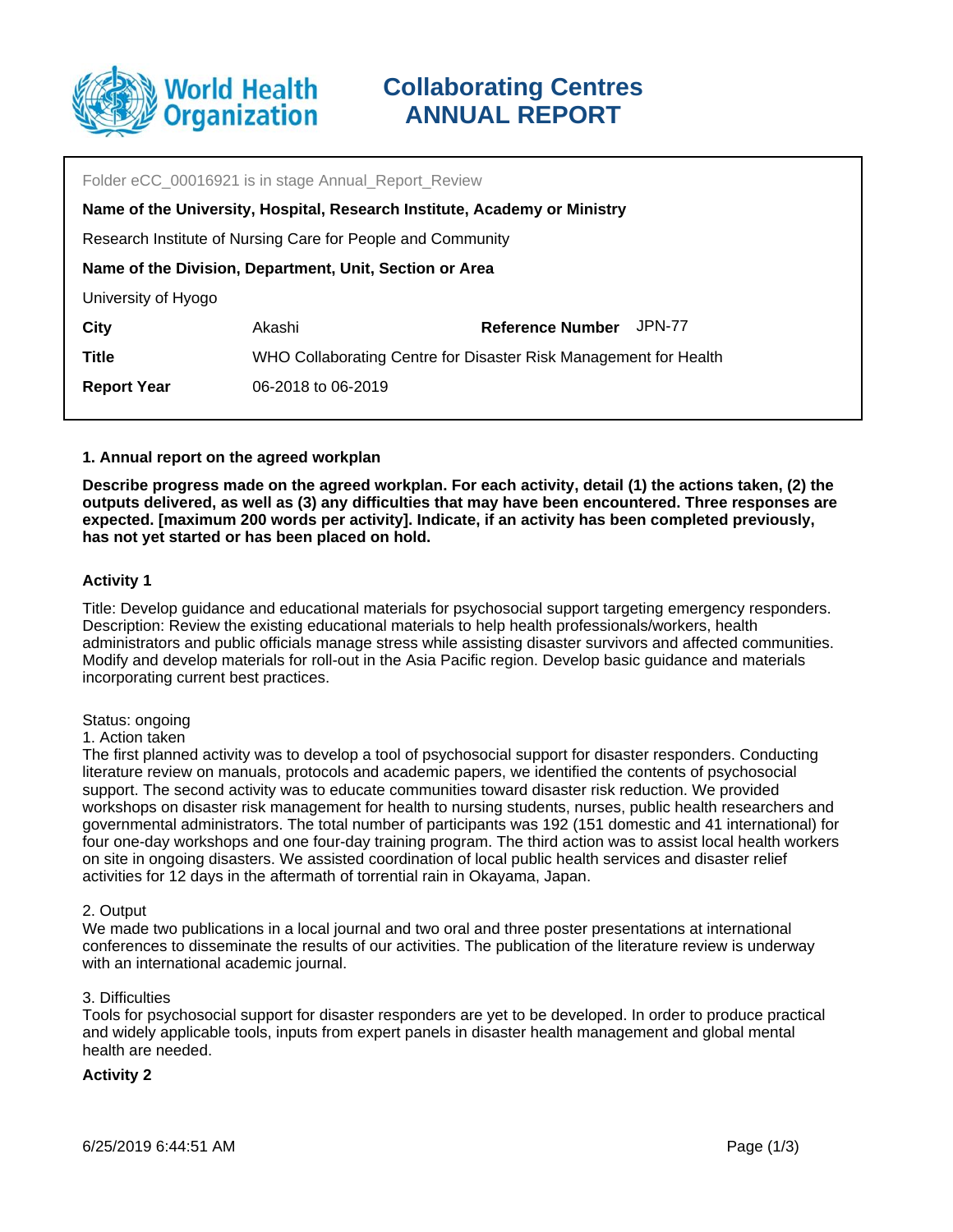

## **Collaborating Centres ANNUAL REPORT**

Title: As needed, provide briefing and/or guidance to international responders to manage their mental wellbeing during the deployment.

Description: As needed and as part of pre-deployment procedures, provide briefing to international responders on tools, procedures and methods to protect and maintain their psychosocial health during the deployment. The proposed institution develops a support network of professionals as a preparation for the request of WHO. The institution also develops a guidance for the maintenance of mental health of responders.

#### Status: ongoing

1. Action taken

In previous period, no actual technical support was requested by WHO. For developing a support network, several meetings with professionals in the field of disaster nursing, disaster mental health, disaster risk management and others were held.

## 2. Output

Asia Pacific Emergency and Disaster Nursing Network (APEDNN) is the pre-existing network of nursing professionals aiming to facilitate capacity building for nurses in disaster. The Centre has engaged in the network as one of core members and had web meetings with other members regularly. APEDNN was held the research conference in November 2018 in Cambodia and is proposing anther conference in November 2019 in Hong Kong. At the conference, psychosocial well-being of disaster responders was discussed at the conference.

Japan Society of Disaster Nursing is also a pre-existing professional network and we conducted a symposium to discuss the issues of psychosocial/mental health support for disaster responders in the annual research conference of the society in August 2018.

The Center also has been seeking and approaching the experts for formulating a network for providing support for psychosocial/mental well-being of disaster responders. A researcher at Hyogo Institute for Traumatic Stress was invited to give a lecture for our faculty and students of graduate program.

## **2. Annual report on other activities requested**

**Should WHO have requested activities in addition to the agreed workplan, please describe related actions taken by your institution [maximum 200 words]. Please do not include in this report any activity done by your institution thatwas not requested by and agreed with WHO.**

As the invitation from WHO Centre for Health Development, Professor Mashino made a presentation as one of panelist and participated the round table discussion at WKC Forum: Global Action for Scientific Evidence Improvement in Health Emergency and Disaster Risk Management–Expected Contribution from Asia and Pacific Region– held on October 16, 2018.

## **3. Resources**

**Indicate staff time spent on the implementation of activities agreed with WHO (i.e. those mentioned in questions no. 1 and no. 2 above). Do not include any data related to other activities done by your institution without the agreement of WHO. Please indicate staff time using the number of "full-day equivalents" – a day of work comprising 8 hours (e.g. 4 hours work per day for 7 days should be recorded as 3.5 full-day equivalents).**

**Number of staff involved (either partially or fully)**

| <b>Senior staff</b> | Mid-career staff | Junior staff, PhD students |
|---------------------|------------------|----------------------------|
| 5                   |                  |                            |

## **Number of full-day equivalents, total for all staff involved**